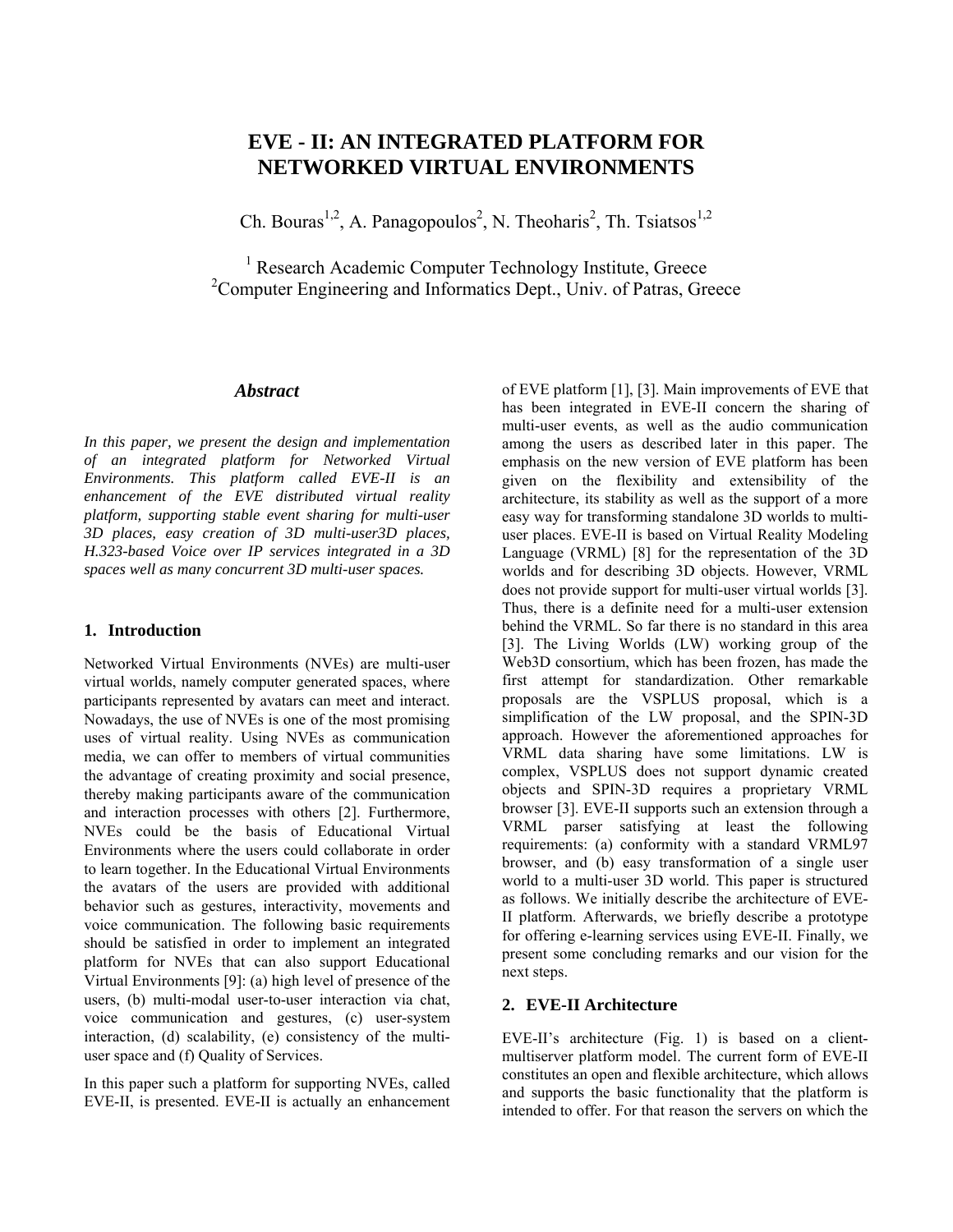platform relies, are the message server and two application servers, a chat and an audio server. This model offers scalability and flexibility to the EVE-II architecture, because we can add more application servers in order to offer more functionality and furthermore the processing load is distributed among the above set of servers.

In addition EVE-II is characterized from openness due to the fact that is based on open technologies and international standards. More specifically the implementation of the platform is mainly based on:

- VRML, for the representation of the 3D worlds and for describing 3D objects.
- VRML External Authoring Interface (VRML-EAI) [\[8\],](#page-4-4) for implementing an interface between the 3D worlds and external tools.
- Java, for the development of the client-server model. and the network communication among the different components of our platform.
- H.323 [\[4\],](#page-4-5) [\[5\]](#page-4-6) for offering audio conferencing services through the Internet.

EVE-II in comparison with the previous version of our platform (EVE) is improved mainly on the sharing of events, as well as the audio communication among the users.

Concerning the sharing of multi-user events EVE-II, goes beyond EVE and other platforms [\[3\].](#page-4-3) Actually the VRML Data Sharing mechanism in EVE was based on the usage of a specific type of file (called SVE), which was maintaining every shared event and shared object in order to facilitate the multi-user communication and the initialization process.

The new approach for the sharing of the multi-user events is based on a VRML parser that has been implemented. This VRML parser runs on the server side, it is an extension of the SVE parser and it helps the server to recognise the shared events without the usage of an SVE file. Exploiting this new approach EVE-II has the following advantages in comparison with EVE:

- It offers enhanced stability through better interface with EAI as well as better support of avatar and avatar's gestures.
- It supports very easy creation of a multi-user space from a standalone one, through the integration of the VRML parser. Actually the shared events are commented out (i.e. marked with a "#"), in the original VRML file and in such a way the standalone world is transferred to a multi-user one.
- It offers server-side syntax checking of 3D spaces in order ti support better and faster sharing of multi-user events.
- It supports execution of shared scripts and VRML routes, and full support of scripts sharing (both on javascript and java format).
- It supports server-side execution of scripts, which offers better sharing of events, even if they are based on time-triggering.
- It supports dynamic insertion of shared object in multi-user places.
- It supports specific PROTOs (such as "chair" for avatar's sitting).
- It supports better initialization process.



Figure 1: Architecture of EVE II

Concerning the audio communication H.323 protocol is supported. H.323 is an ITU recommendation, which defines a network architecture and the associated protocols necessary to voice and multimedia calls establishment. H.323 is a protocol suite that can be used in order to establish, modify and terminate multimedia sessions or calls. These multimedia sessions include both point-to-point and multi-point conferences and Internet telephony applications. Main reason for this choice was the H.323's modular structure that offers flexibility and allows the usage of many well-known codecs and mechanisms for the transmission of the data. Furthermore H.323 supports much more services than voice over IP such as videoconferencing that could be integrated in future versions of EVE platform

In the following paragraphs the main components of EVE-II architecture are described.

### **2.1 Server Side**

The servers on which the platform relies, is the message server and two application servers, a chat and an audio server.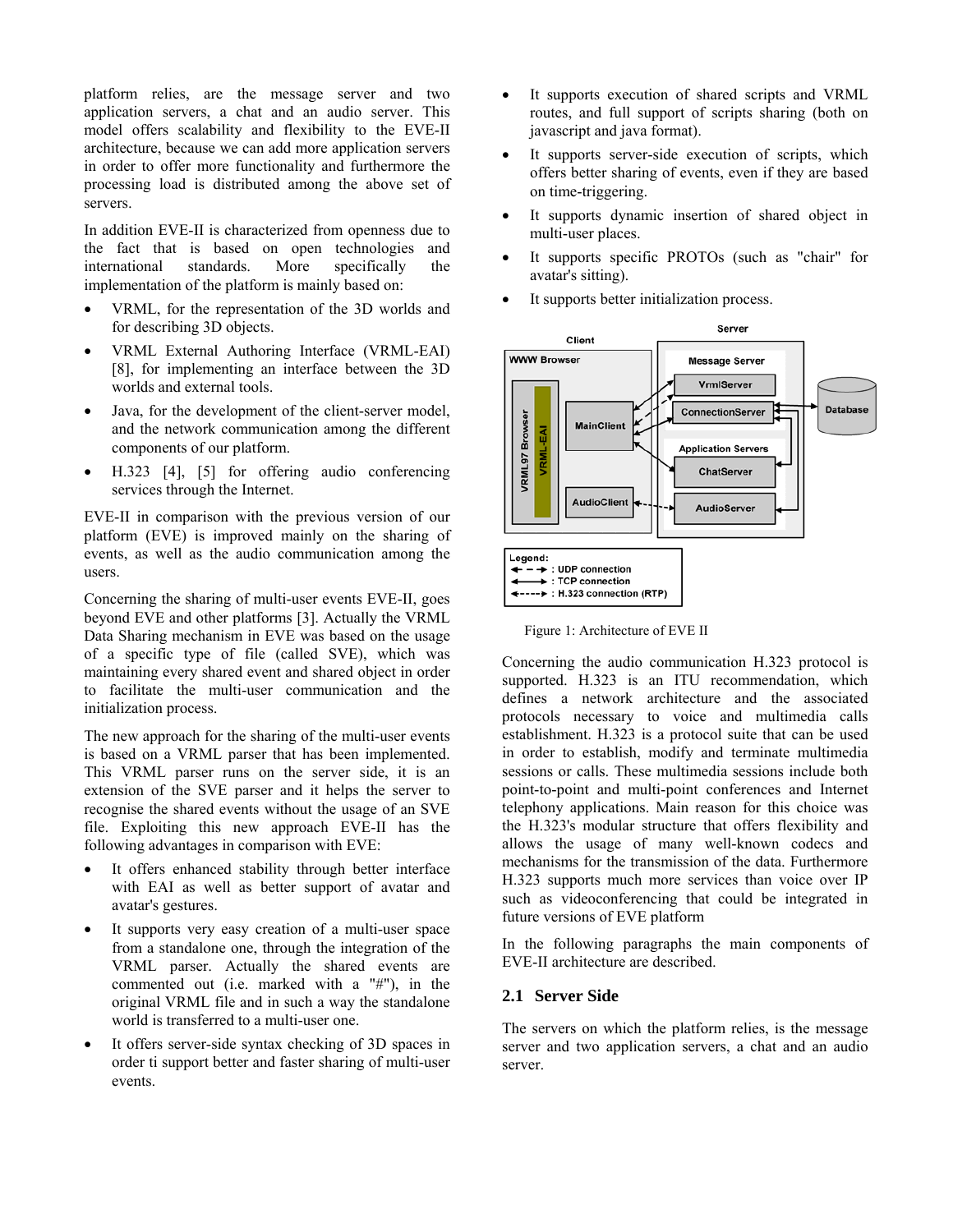### **2.1.1 Message Server**

The message server is responsible for the manipulation of the virtual worlds that are visited by the users of the system. In addition, this server creates and supports the illusion to the users that they are participants in the above virtual worlds and that they share a common space by updating the view of the world every time that a shared object is modified. Two servers, each of which is used for a specific sequence of operations, constitute this message server. These servers are the Connection Server and the VRML server:

- Connection Server: this server maintains a database, which the system accesses in order to authenticate the user and allow him/her to enter the virtual space of EVE. In addition, the connection server reports every entry or departure that takes place in the platform to all other servers.
- VRML server: this server monitors and records every event that takes place in the virtual space and reports these changes to all participant clients of the platform. Thus, by performing these continuous updates the system assures that the users will have the illusion of sharing a common space. The VMRL server also maintains constantly an updated copy of the world, which is sent to the clients when they enter the system. That way, the new users have the same updated view that the existing users already have.

### **2.1.2 Application Servers**

The application servers are responsible for providing specific functionality to the participants of the virtual world. In the current form of EVE there are two application servers available, a chat server and an audio server.

- Chat Server: this server is responsible for the text chat support. It allows group chat, which means text chatting between multiple users, or whispering, which allows the one-to-one communication between two users.
- Audio Server: this server is responsible for the audio communication between the users of the platform. The audio server uses H.323 as its main protocol. H.323 is a multimedia communication protocol, which can transfer voice, video or data over IP networks, and is especially fitted for this application. The main audio service offered by the platform is the audio communication among all participants in a virtual world, or between pairs of them. So, the audio server is in fact an H.323 MCU, which supports audio conferencing among the platform users. By using H.323, compatibility with a large range of H.323 audio servers and clients is achieved and the use of audio as a separate service of the platform is permitted, whilst the numerous applications of H.323

can enrich the functionality of the platform – for example, by adding video conferencing capabilities in the future.

### **2.1.3 Client Side**

As depicted in Fig. 1, in order the users' client to communicate with EVE's servers and have access to the provided functionalities they need a web browser, a VRML browser, the main EVE client and the audio client.

- Web Browser: The web browser is used for the communication with the web server of the system, which provides an initial interface and entry point between the user's client and EVE's environment.
- VRML Browser: The 3D environment of EVE is implemented using the VRML language. Therefore, a VRML browser, a plug-in, is essential in order to allow the navigation of the user's avatar in the virtual training space.
- Main Client: This client is responsible for (a) the primary connection of the user to the Message Server, (b) the interaction between the user's avatar and the 3D virtual space and (c) the text chat communication between the users of the same virtual space. In particular, the main client, which is a java applet, makes an initial connection to the connection server, which allows it to present the current connection status and when the user is authenticated, it passes on to the vrml server.

During an initialization phase, the list of the current participants in the virtual space is retrieved, as well as some information about the user avatar. Then, the normal message exchange with the VRML server begins. The first message received always contains the world, in its current state, and the user avatars, so that it completes the initialization phase, and starts normal operation.

During normal operation, this client is responsible for the interaction between the user's avatar and the 3D virtual space of EVE. In particular, every time that a user acts on an object, this client reports the modification and interaction to the VRML server of the platform that performs the update and transmits it to all other current participants.

The main client also includes a chat client. This part of the main client is responsible for the text chat communication between the users of the same virtual space. Every time that a message is send from the client's side, this is passed to the chat server that in turn transmits it to the appropriate destinations.

• Audio Client: The audio client is a java applet that records the audio stream from the user's side and transmits it all appropriate destinations, allowing the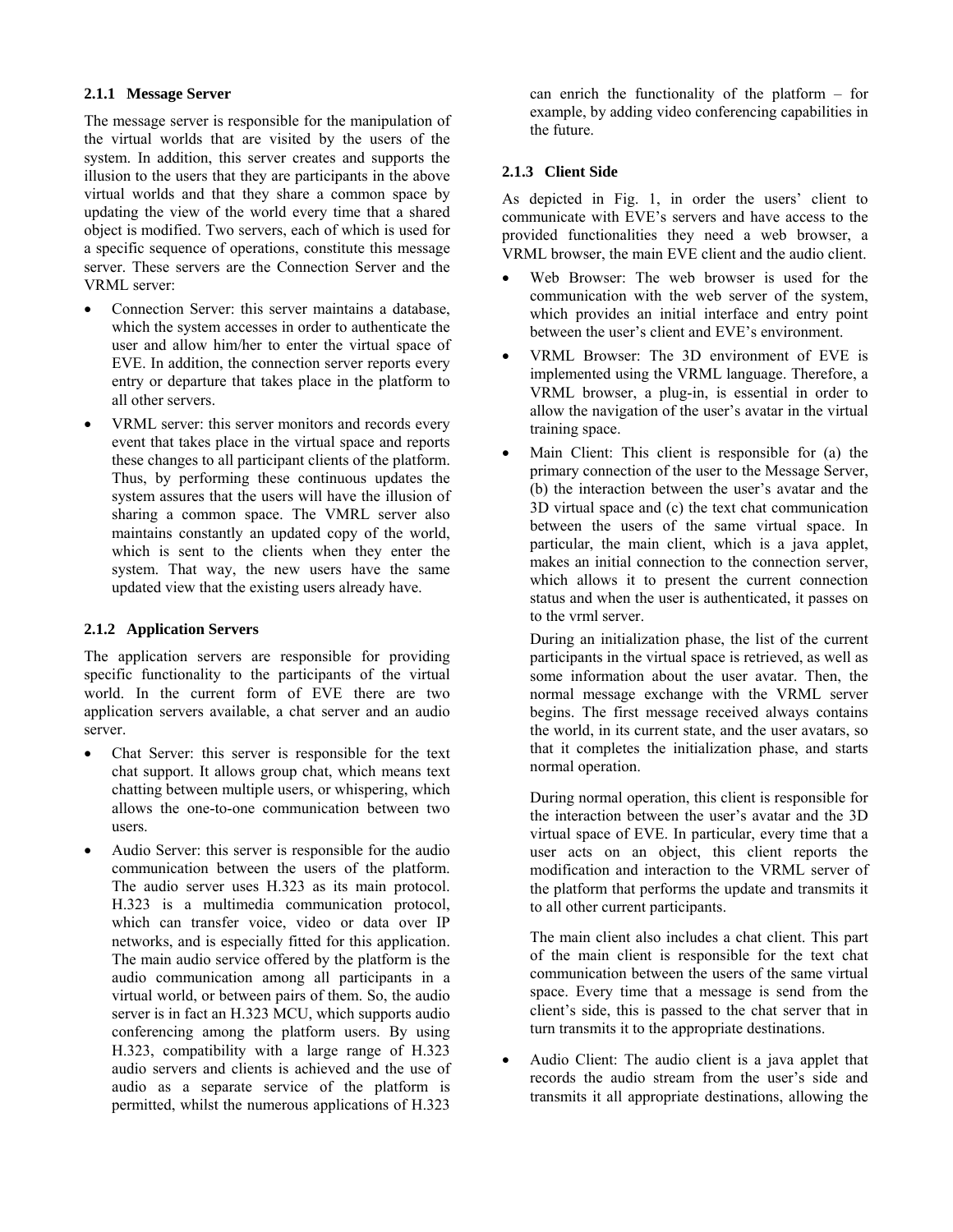audio communication between participants in the same space. As already described, H.323 is used to support the audio services. The audio client communicates only with the audio server, which is used as a Multipoint Conference Unit (MCU), handling and mixing the audio streams that are sent by the clients, and forwarding them to the correct destinations.

## **2.2 Network Communication**

The network communication of EVE, alike its architecture, is focused on providing the available functionality at the best possible performance. Therefore, for the transmission of the packets and the achievement of the communication of the connected clients with the host servers (message server, audio server and chat server) as well as for the server-to-server communication, there are three types of communication supported. Each of these types is found to be optimum for certain kinds of messages. Thus, we categorized the messages exchanged in the EVE communication platform in four basic categories:

- The messages related with the initial connection of a client to a server as well as the messages exchanged between the servers of the platform.
- The position messages that are related with the avatars' position and orientation in the virtual environment.
- The important messages, which correspond to messages that are vital for the consistency of the networked virtual environment (for simplicity reasons, we consider as important messages all messages except for the position messages).
- The messages related to audio streams.

In the following subsections, we describe why a connection type is selected for the corresponding category of messages described above.

### **2.2.1 TCP Communication**

The main characteristic of the TCP communication is the reliability in the transmission of information packets.

Therefore, this type of communication is selected for the cases where the reliable delivery of the exchanged messages is essential and vital for the maintenance of the consistency of the networked virtual environment, even if that interferes some delay in the transmission.

For the EVE platform, this type of communication is selected for the following messages: a) the server-toserver communication, b) the initial connection of a client to the message server, which includes the authentication c) the messages that are vital for the consistency of the networked virtual environment, including the messages that create the 3D world and the avatars, when a new client enters the system.

A possible failure or loss in the delivery of this type of messages could cause serious inconsistencies in the presentation of the virtual environment and could introduce security issues to the EVE platform.

### **2.2.2 UDP Communication**

The main characteristic of this type of communication is the high speed in the transmission of the information packets. However, one of the main drawbacks of the simple UDP communication is that it cannot assure the reliable and correct delivery of the data packets.

Therefore, this type of communication is selected for the transmission of messages that their possible loss or failure in delivery does not imply a severe impact on the consistency of the virtual world of the connected clients. Such messages are the position message, which carry information about the avatars' position and orientation in the virtual world, and their failure in delivery does not create important scene inconsistencies to the participants.

### **2.2.3 H.323 based voice communication**

As described above, H.323 protocol suite can be used for audio communication, while the transfer protocol used to actually transfer the audio data is RTP. A client exchanges RTP packets with the audio server. As already described, the audio server, which serves as an MCU, mixes the audio streams and forwards them to the clients, making sure that sounds generated by a client are not sent back to it.

### **3. Case Study: Support of E-Learning Services**

NVEs have a good potential to support e-learning services, due to the fact that the can provide the students with an opportunity to experience sensory interactive learning environments, which enable them to move from passive to active learning [\[3\].](#page-4-3) In addition, such environments are able to support collaborative learning among students at different locations by allowing them to share experiences about exploring a common environment. We call these environments Educational Virtual Environments [2].

The primary goal of an Educational Virtual Environment is to provide tools in order to reproduce conditions that augment interpersonal interaction in a physical educational environment, e.g. a classroom. This goal is effectively satisfied if the educational virtual environment is represented by 3D virtual worlds where the users are represented by human-like avatars. For this reason, the EVE-II communication platform is exploited in order to support an Educational Virtual Environment.